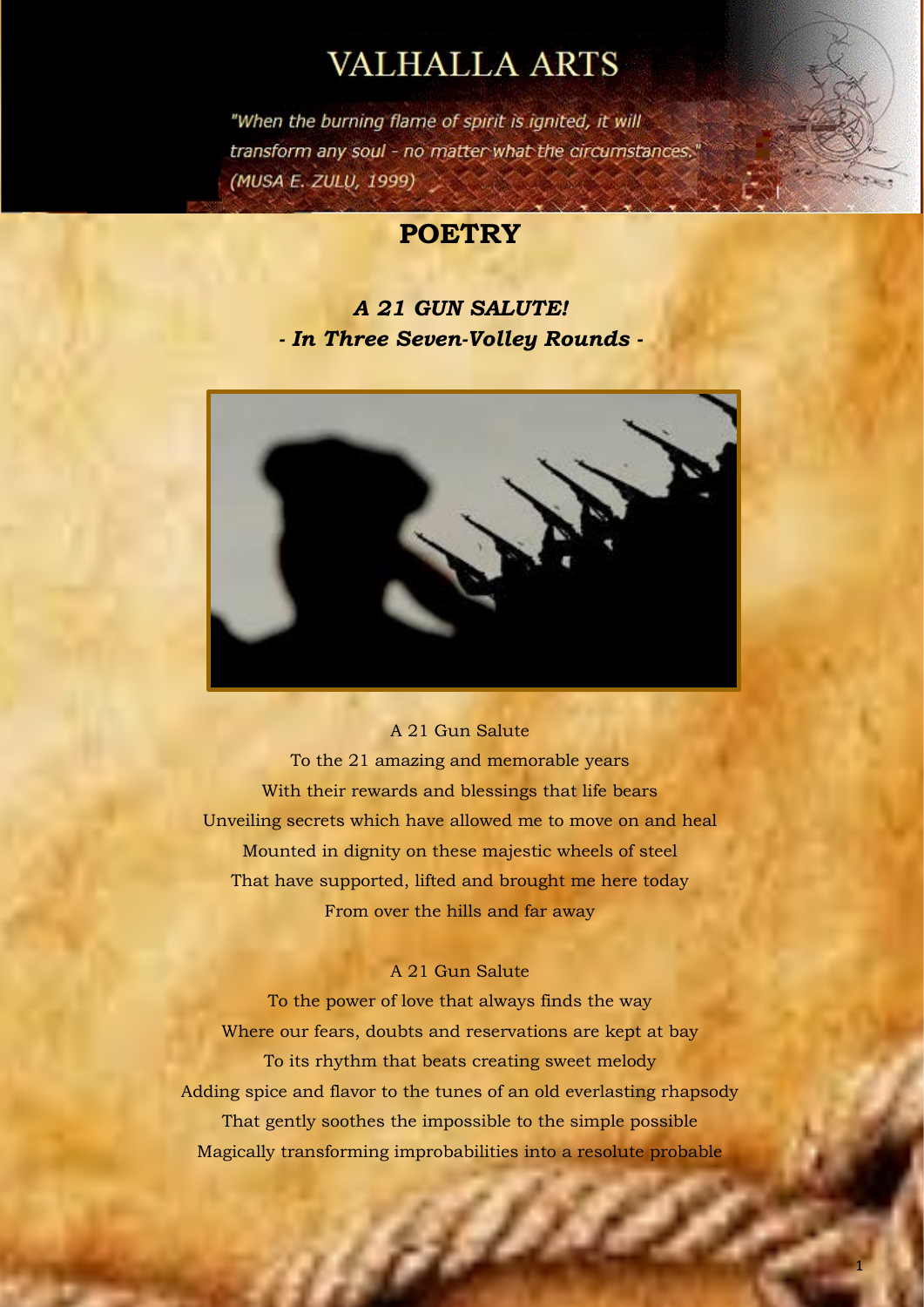#### A 21 Gun Salute!

To all battles fought, lost and won Testing whether our soul character remains solid or torn Against the winds of change that hover across these plains Leaving bellowing flames illuminating the joys and pains Whispers of glory days when we played and embraced our childhood Memories of lost-loved-ones who toiled with us in building this neighborhood!

#### *(Previously unpublished)*

On the 20th of April 2016 I am celebrating 21 years in the wheelchair. '*A 21 Gun Salute'* accords me the pleasure and honor to celebrate in 21 beautiful rounds these special 21 years. This musical poem, in its three explosive stanzas of seven-volley salutes each, captures the essence of what has been happening during this rollercoaster, rock-and-roll phase of my life. To write a celebratory poem like this one is such a pleasure - a special honor!

The mighty Teddy Pendergrass, in his golden masterpiece song "*In My Time*" - penned by the greatest songwriters of my times; Gerry Goffin and the late Linda Creed – and ably produced by the maestro Michael Masser, says:

> 'I've won some and I've lost some But as dreamers don't complain We keep reaching out for passion No matter what the pain'

> > g Chin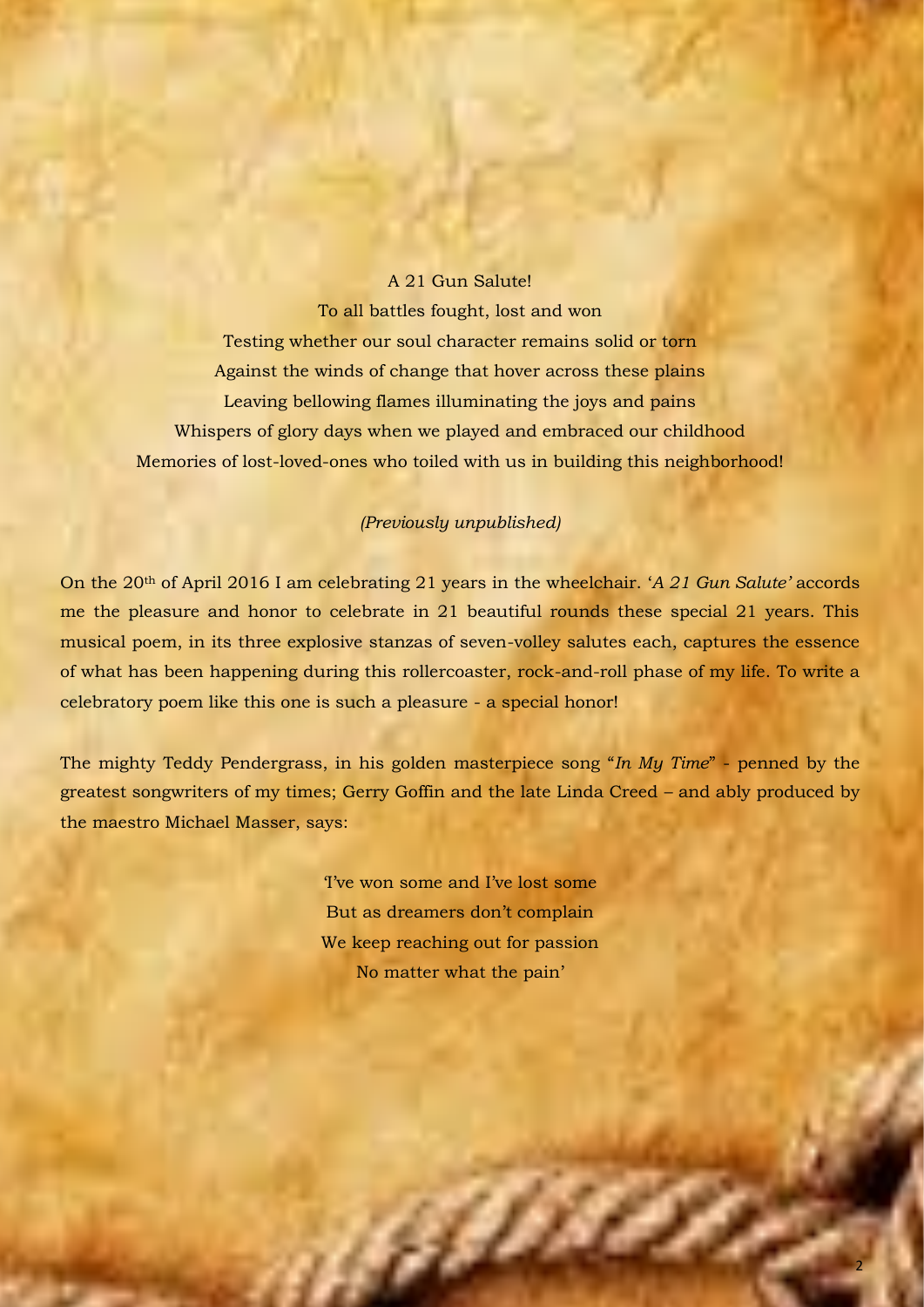In these 21 years I've come to embrace the fact that I am only human - and that sometimes things can become very difficult for me to comprehend or shoulder. These years have come with critical lessons that have taught me so much about both myself and the world around me. One of these lessons which I have adopted through the storms of my times is to 'keep reaching out for passion, no matter what the pain'. During these years I have painted words, poems and sketches with an insouciant passion that simply refuses to be marshaled – and have enjoyed it all. This path has only found me such amazing strength to face my circumstances head-on with just one aim - to break through all solid barriers that may come my way. I've come to confront my fears with a single resolution to use them as my inspirations – to dream and complain less. Life has taught me to observe and salute my passing moments – good or bad – as part of my challenging changes that will always call on me to rise as a phoenix always does from the ashes. I've learnt to redefine, to improvise, to realign - to compromise sometimes, to hold on, let go and sacrifice at times – winning some and losing some ...

This philosophy towards life has enabled me to win even in great loss, to smile through the pain and to walk tall in permanent paralysis. '*A 21 Gun Salute'* captures my own highs and lows, and is my personal version of the classic '*In My Time'* – my way!

g Ort

*(MUSA E. ZULU; 2016)*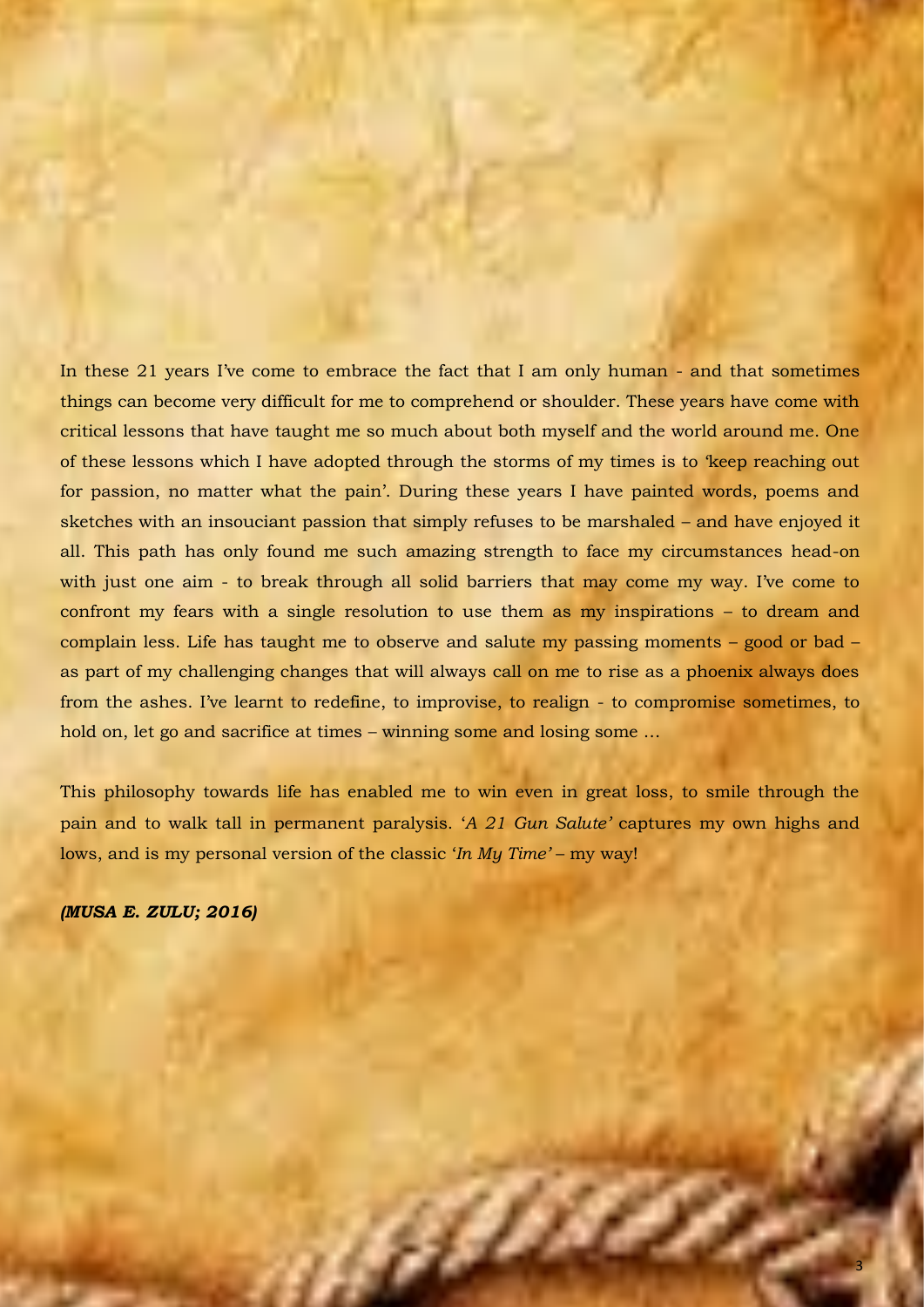### *On The 20th of April*

On the 20th of April it is an Anniversary 'Remembrance Day' it says in my diary A celebration and an examination of the changes The story of a boy and a man on the pages

On the 20th of April I cried and I wept Feeling the cold in the wind as I was swept For walking these valleys was not just another act It was a part of me and that was a fact!

On the 20th of April I reflect on a journey That not only myself but others who are many Travel and live through its fears and pains Hoping for a home and love on these lonely plains

On the 20th of April to myself I made a promise To cry, heal and move on in peaceful bliss To battle with the fog that hums in crazy song And find the clear skies that stretch along

On the 20th of April I assured my father and my brother And I said the same words to my sister and my mother That my world was beautiful and always will be That with time I'd open my wings and fly like a bee

On the 20<sup>th</sup> of April I struck a deal I made a wish and I wrote my will To live my life, represent myself and be snappy Today I am alive and my story is happy!

Every year on this day I am called upon to account For it is on this day that I come to find myself And remember that it is me and always will be On the 20th of April

*(Poem sampled from 'The Language of Me')*

4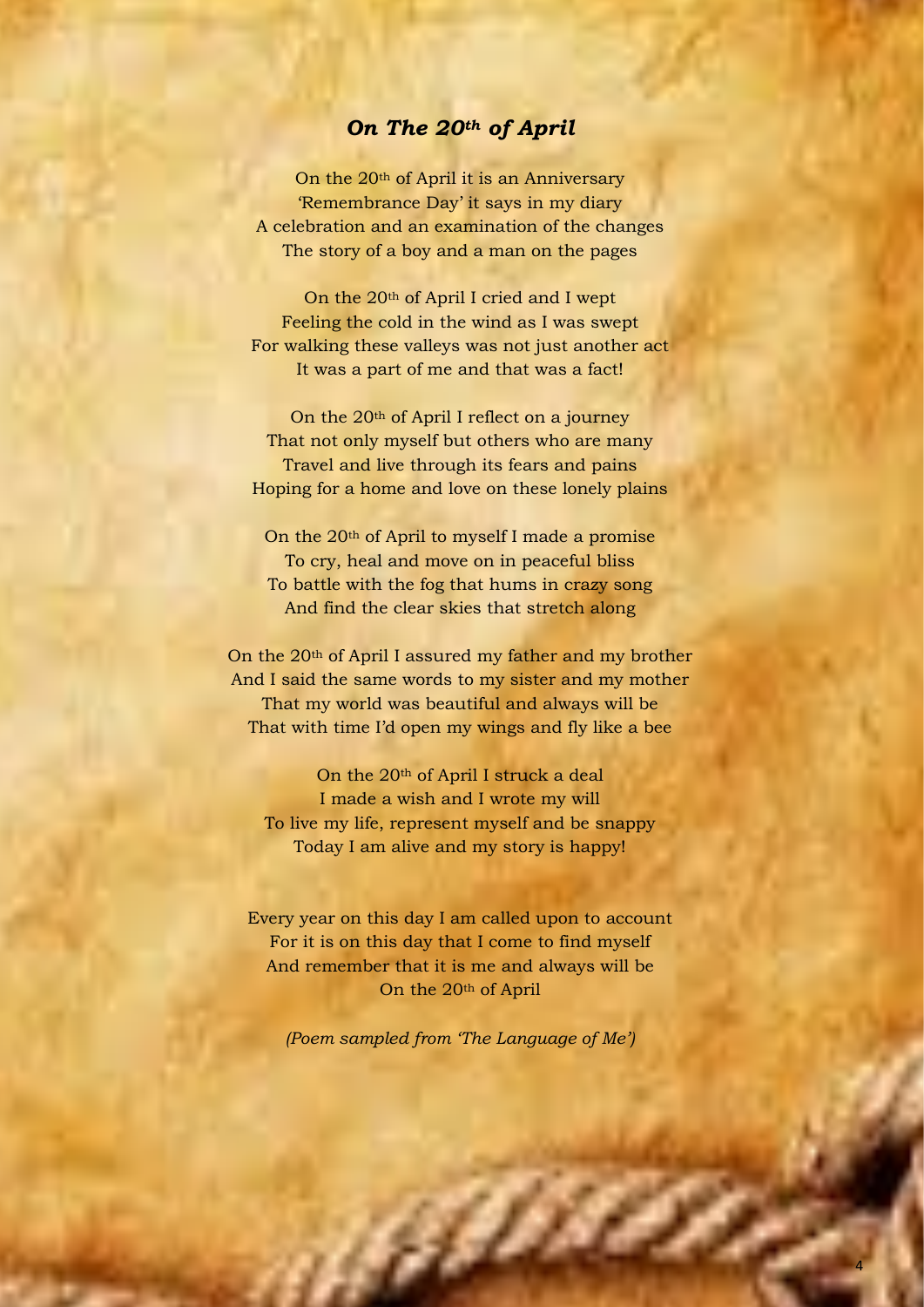"If ever I were to settle down one day to compile my *'Greatest Hits',* this poem would definitely be the introduction. I wrote *'On The 20th of April'* to commemorate the day I was paralyzed and to keep the promise to celebrate it as a moment of change in my life.

I composed this poem on a work visit to Port Shepstone, KwaZulu-Natal back on 20 April 1999. I still remember that afternoon when it hit me like a bolt of lightning. I just went for paper and started scribbling - finishing it in two or three takes – editing and all. I included it in *'The Language of Me'* as part of the books' introduction. Over the years a lot of people have commented on this piece, with many remarking about how it had moved them to commemorate and celebrate their own days of change. I was also very happy when Glen Cowley, my late publisher at UKZN Press, described it as *'iconic'*!

The  $20<sup>th</sup>$  of April is indeed a very special day for me – and with the passing years it has truly come to symbolize my moment of inspiration. All my books, together with most of my other creative materials (including my old Valhalla Arts website and the Valhalla Arts Brochure), were launched on this day in different years. Every year, on this day, I visit the road and wall where I crashed back in 1995 – to meditate and remember. I have also always made it a part of the day's celebration program that I visit radio stations for interviews. This is where I get the pleasure to read this poem out to listeners and also to talk about my evolving journey through these amazing changes of our lives.

In the words of the legendary R Kelly, this poem is truly my *'Number One Hit'*!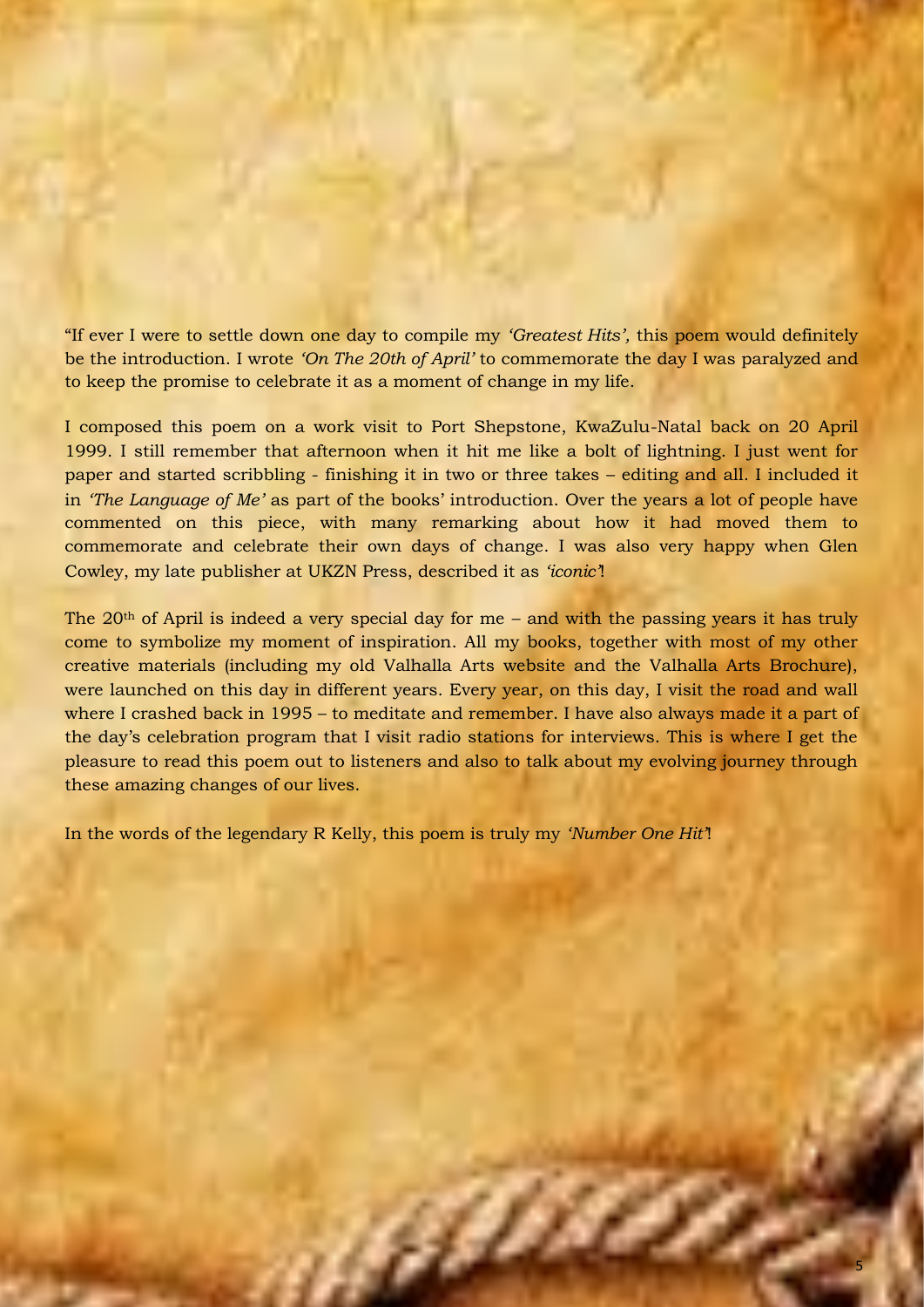### *THE MELODY of ABILITY - Let Us Be!*

#### Let us be

Who and what we want to be In a free world of no prisons and chains Where cheeks are not bleeding with stains And we see what we want our eyes to see Summer flowers that bloom for a busy bee

#### Let us be

All that our hearts and souls wish us be It all begins with stereotypes and prejudice And before long it turns into sheer malice Then a child is lost in the open raging sea Where they drown away never to be

#### Let us be

Open your blind eyes and you shall see That we walk tall despite these limitations Life is a beautiful mystery of inspirations The miracle of a blind man shouting 'I can see' A deaf maestro conduction a symphony session in G

#### Let us be

And it won't cost you a bloody fee Equality should not be a thorn in your shoe We are just like you and can do the things you do And if you give us a chance you will indeed see That a lost child can survive the open sea

*(Poem sampled from 'Wheels on the Soul of my Shoes')* 

, et d'a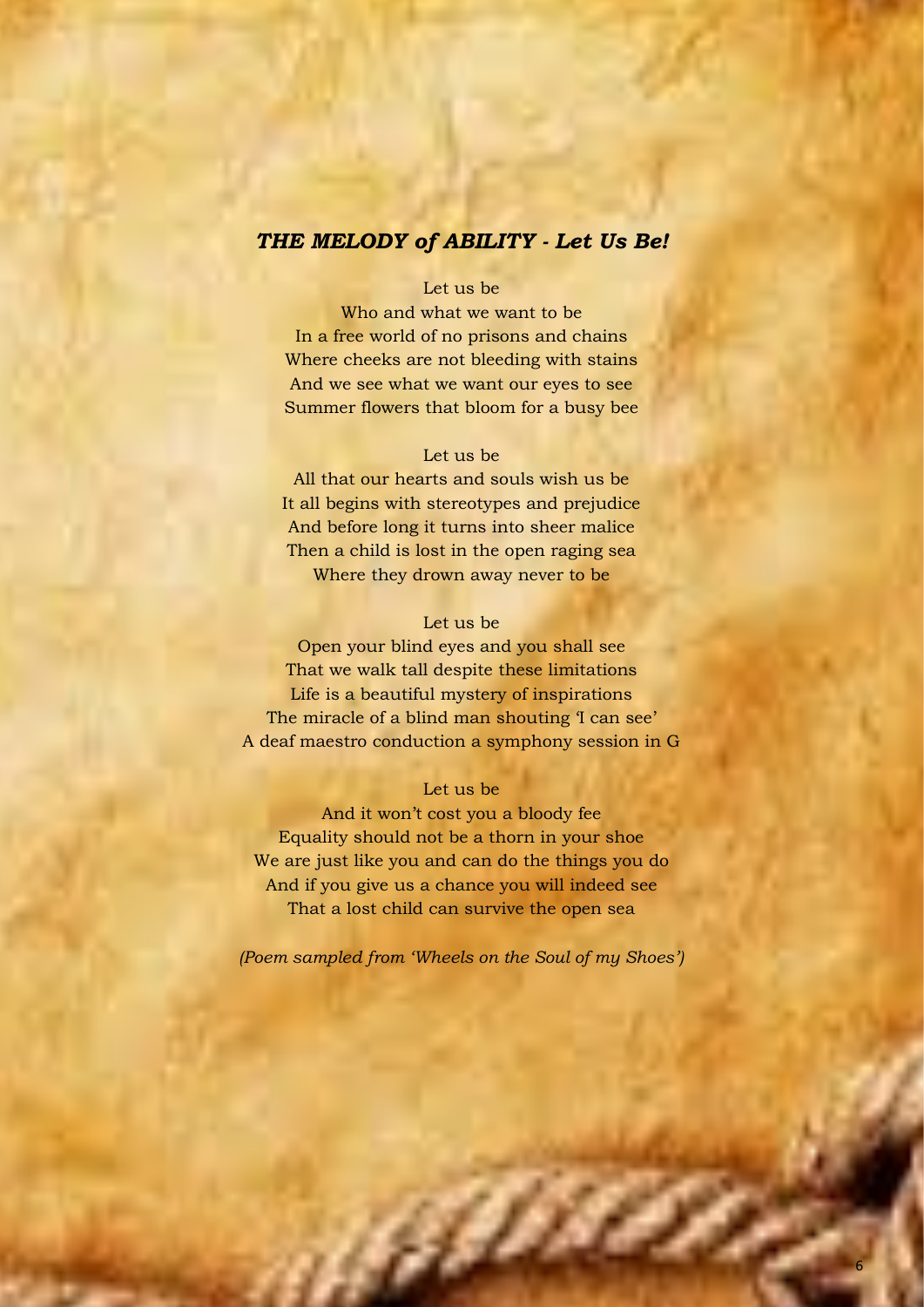"I wrote *'The Melody of Ability – Let Us Be!'* in 2002 as a cry to be free. In a world full of negative stereotypes, misconceptions and marginalization of disability one sometimes really just tries hard not to breakdown. Most people with disabilities survive by fighting everyday against a sometimes very hostile environment which stifles their personal aspirations and social freedoms. I wrote this poem in support to the voice of this sector which for a long time has been saying 'if you would just let us be we could be free to be all that we can ever be'. I just wanted to join hands with my counterparts and break free!

On International Day of Persons with Disabilities 2004, the slogan "**Nothing About Us Without Us!**" was adopted globally by people with disabilities to communicate the idea that no policy should be decided by any representative without the full and direct participation of members of the disabled sector which is directly affected by that policy. The motto relies on this principle, and has ever since been used by the disability movement to achieve its full participation and equalization of opportunities.

In early 2012, still inspired by the 'melody' of my poem and the wave of disability activism that had been ushered by the adoption of this mighty slogan, I got the opportunity to work with an excellent young music producer, Vincent – aka 'Vinny' - Mdluli my brother-in law. I approached him to discuss how we could capture and release the moods of both the poem and slogan in song. He was game and we agreed to record it at his Vinny Production Studios in Durban. He wrote new lyrics and the song was delivered by three powerful young female singers signed under the Vinny stable'.

I did no writing or singing on that day - but sat quietly to listen, advise and marvel as the producer and his trio executed the brief so precisely. At the end of the two-day jamming session we had successfully recorded our own pounding song. We titled it *'Nothing About Us Without Us'* and was performed for the first time on stage at the TRIBUTES Excellence Awards gala dinner held in Durban, KwaZulu-Natal in August 2012. The trio performed it to the delight of the audience at the occasion – they danced.

**SAM** 

I hope you will also sing along!

Link to: **[Nothing About Us Without Us!](http://valhallaarts.co.za/Nothing%20About%20Us%20Without%20Us.mp3)** (mp3)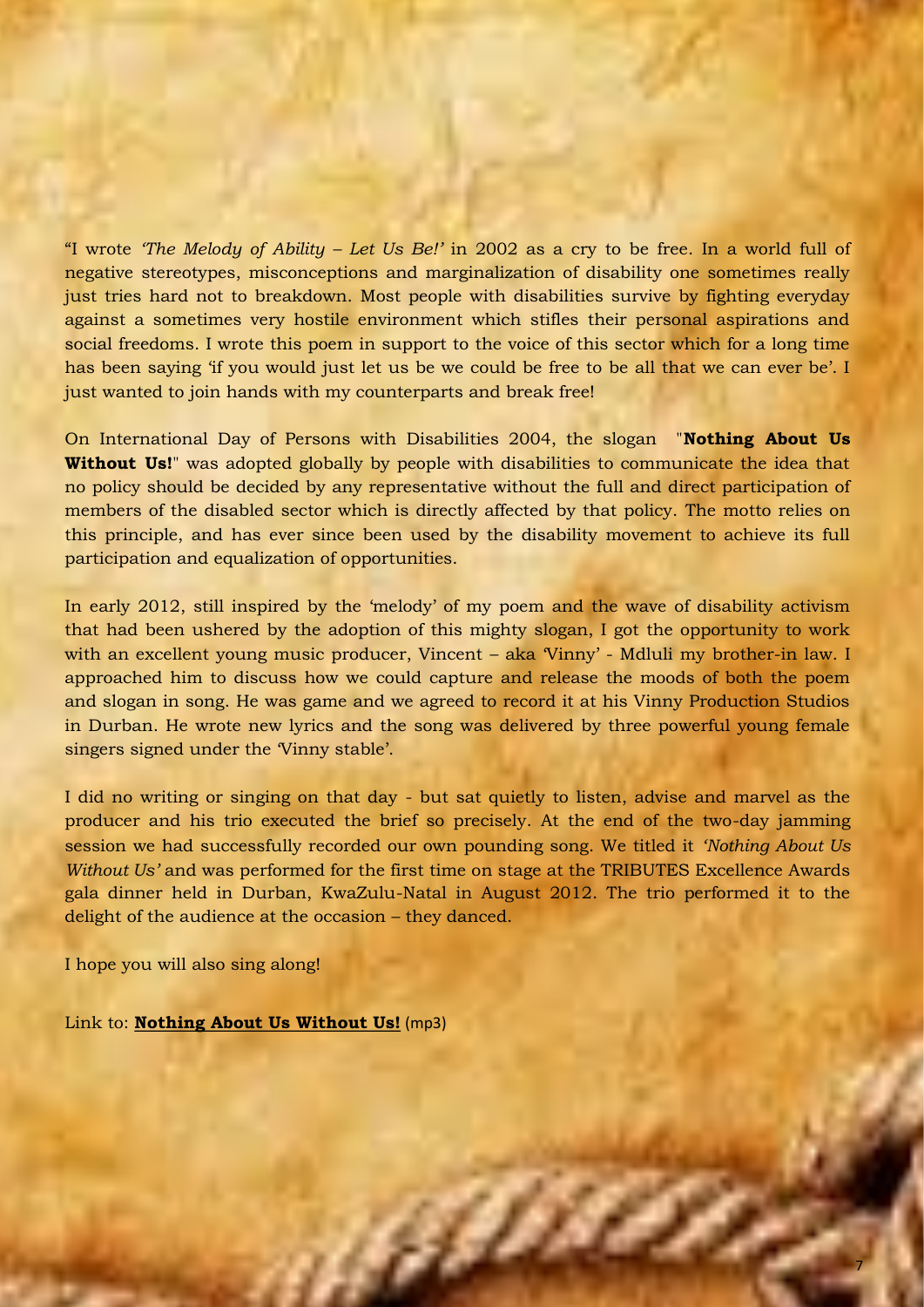#### *ZULU*

A Zulu is not only about the pounding drums and dance A Zulu cannot only be defined by his spear and shield Nor does his courage on the battlefield portray his whole nature

A Zulu talks and a Zulu listens His silence is his peace and his voice his command His eyes are always focused on building his world And in them burns the spark of his inner strength The wrinkles on his face mark his determination To plant a tree that feeds generations in unity

This is the secret of his wisdom His master plan revolves around family A Zulu shares his soul with those around him This is the wood that fuels his fires The winds of change only see his flame burning higher For his sense of togetherness is the bolt of his culture

His history is about survival The art of continuity through the tides of destruction His legend tells of a mystery of diversity in unity … **Oneness** 

*(Poem sampled from 'The Language of Me')*

, ji film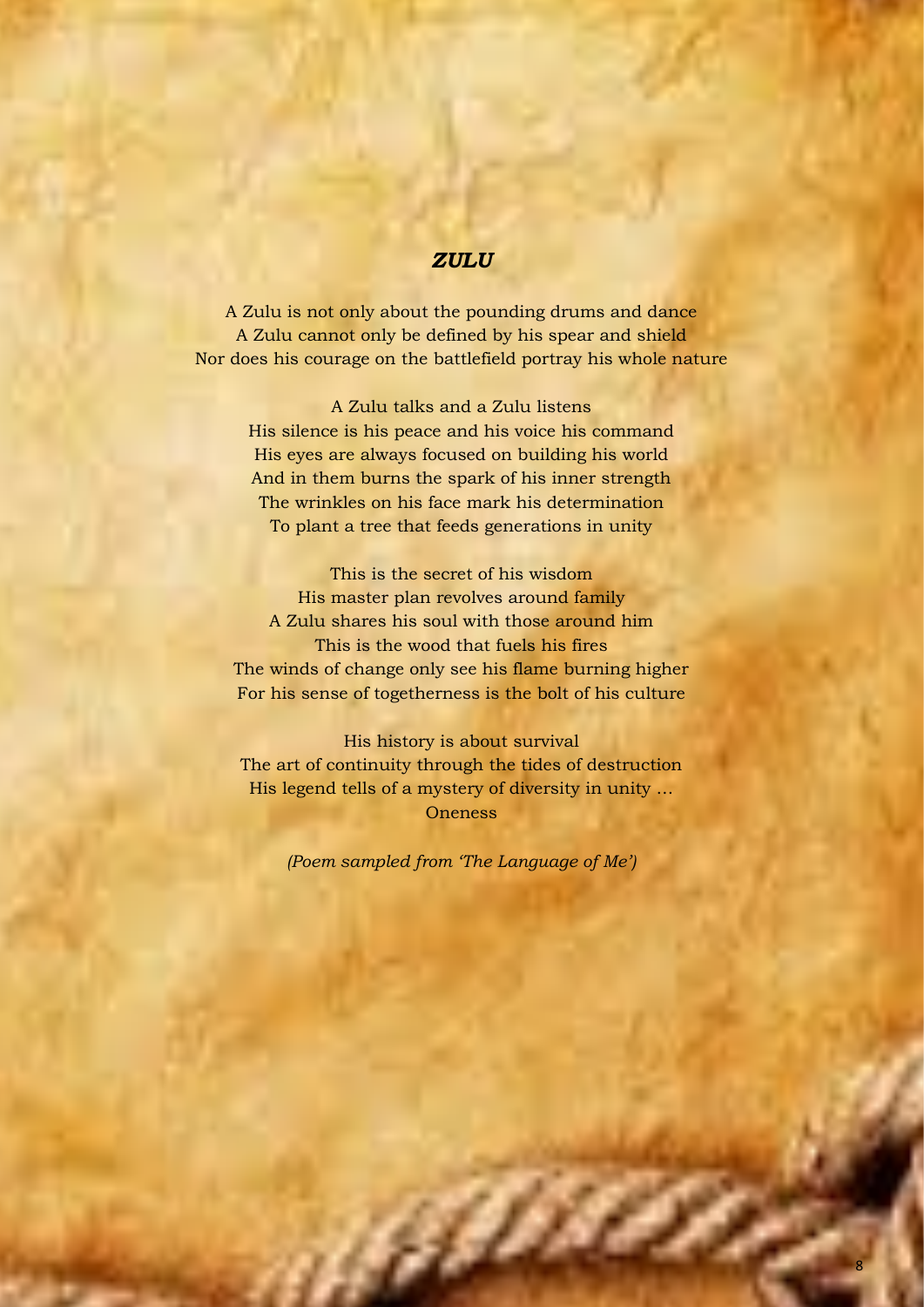"I wrote *'Zulu'* in early 2000 when the whole world was still gripped in New Millennium celebrations - an exciting time when all of us were emerging from a past into a new future. Such moments can create space for deep reflections on self definition and social introspection. I guess this time inspired a desire in me to give my own take on my cultural identity and definition as a Zulu person. Years of writing poems have made me notice that there are poems that come very quietly – and those that come with pounding drums. *'Zulu'* came with thundering sounds, taking me straight into myself and in the process unveiling how I wish to define my roots, self and being – revealing the pride with which I hold my culture and how much I will defend it against popular misconceptions and distortions. This is my direct challenge to other cultures of the world that *'however you have come to define me over time this is who I say I am'*.

In April 2007 Valhalla Arts staged an art exhibition to celebrate my 12 years in the wheelchair. The exhibition was held in partnership with the Centre for Creative Arts at the University Of KwaZulu-Natal, Pietermaritzburg. For the display I assembled a collection of artwork with strong Zulu-ethnic themes, symbols and orientations. All were framed in material and colors chosen to complement and project the subject matter they sought to portray. A good old friend, who taught Zulu as a second language at Hillcrest Boys High (a prestigious local private school) requested to attend the exhibition with a group of boys from his class. I gladly obliged, and the day finally came.

His boys, all of them white, came dressed in Zulu war-gear. I thought this was not only beautiful but also symbolic of a new era where the young generation is open to learning and

embracing our multi-faced cultures. As they entered the exhibition hall one boy started beating the traditional Zulu drum as the others advanced chanting my poem *'Zulu'*, with each boy after the other taking a line in the poem. My friend had secretly helped them with rehearsing carefully choreographed Zulu war-dance movements which they executed like gladiators as they came closer. The boys then attacked the last stanza as a raging chorus of warriors guests at the exhibition just roared! It



was theatre at its best and I was completely floored!

This poem captures the essence of my purpose as a Zulu person – to share my soul and culture with those around me, to mobile them around a moment where we can all come together as children of a common ancestor to share in a unifying objective of building nationality, peace and oneness!

 $\mu$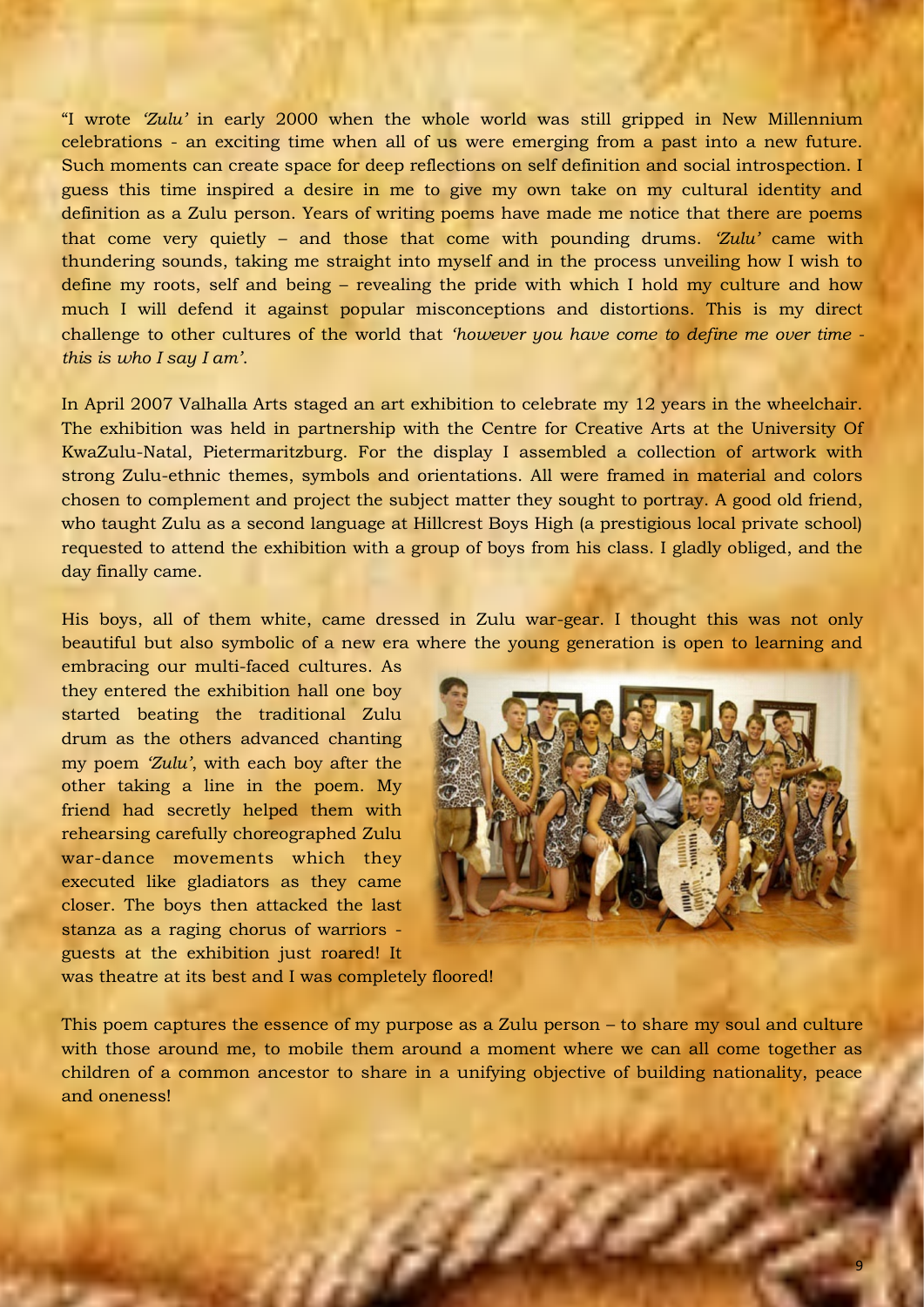# *THE RHYTHM of YOU & I (Song for my Audience)*

When in front of my audience I am the dance And my audience my music I am the sound of the note And my audience the symphony I am the conductor And my audience the orchestra

When in front of my audience I am the soaring eagle And my audience the stretching skies I am a twinkling star And my audience the vast galaxy I am a swinging whale And my audience the deep blue sea

When in front of my audience I am the crackling lightning And my audience the rumbles of my thunder I am the young cadre on the frontline And my audience the emotions of my struggle I am the beauty of a song at dawn And my audience the true meaning of my freedom

When in front of my audience I am just one color in the rainbow And my audience is the whole spectrum Together we create the completeness of diversity And mine is to sing in one clear voice of unity I am just a player in search of a dream And my audience the wider stage of society

> When in front of my audience I am defined – as us!

*(Poem sampled from 'Wheels on the Soul of my Shoes')* 

, and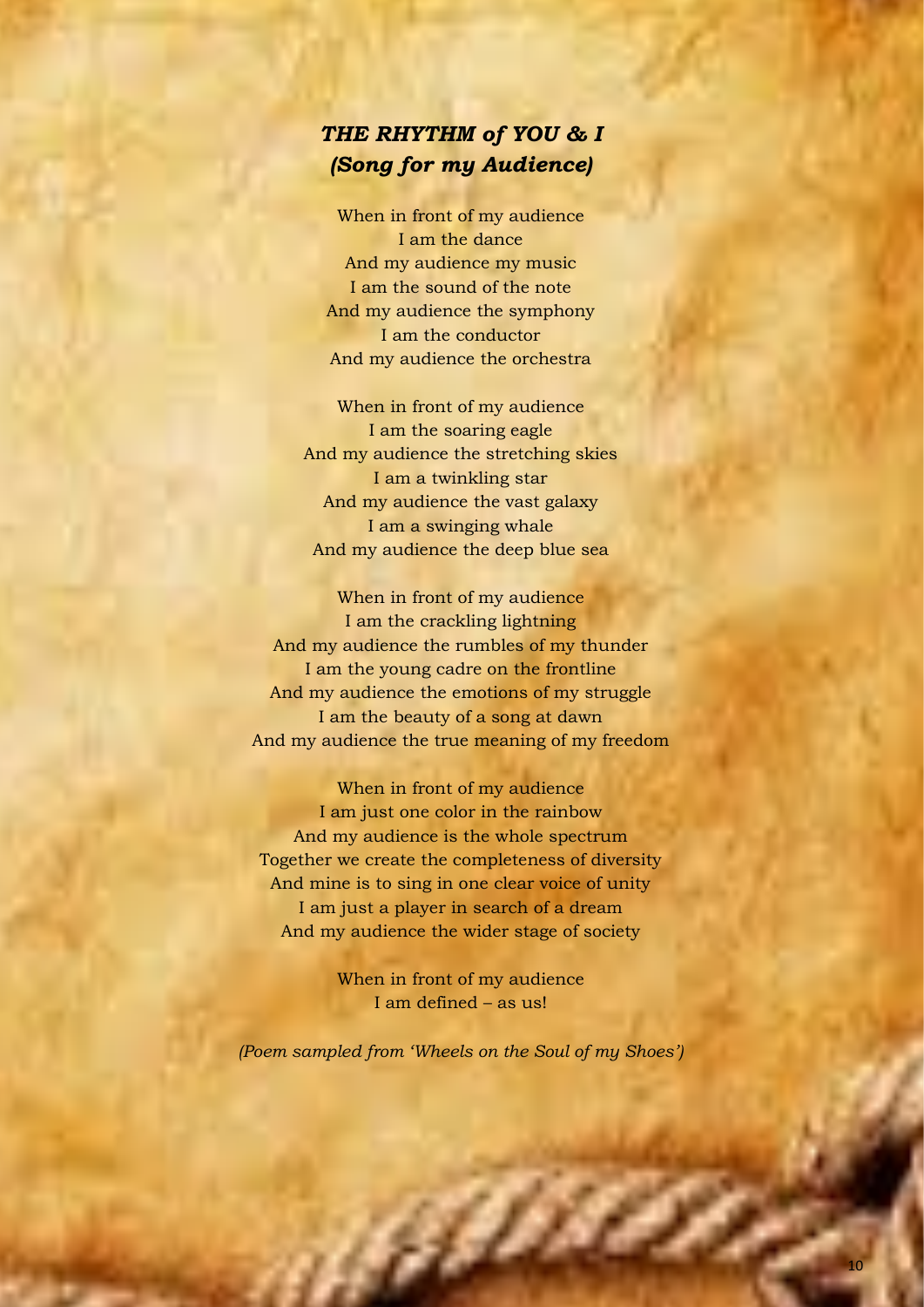"This poem is one of those transforming opportunities that my life as a creative artist has presented to me this far. I love music and in *'The Language of Me'* I do confess that singing is not one of the blessings the Almighty granted me – I just cannot hold a note. I have always wished to sing, to use my words to make music and translate my lines into melodies.

I finally got to do just that with *'The Rhythm of You & I - Song for my Audience'*. I penned this poem in late 2007 to celebrate my moments with the audience. I love my audiences and will do anything to rise and talk. Each invitation I have received to address people has always left me a changed and better person. With this poem I sought to celebrate this intimate relationship and to note the mutual inspirations between myself, as the speaker, and my audiences as the platform on which I am enabled to pass my messages in stage performances. I love this poem and I was very happy to later choose it as the lyrics for my first song when the opportunity to 'sing' my lines finally came my way seven years later in 2014.

I was excited to return to the Vinny Productions Studios, happy that this time around I was to 'sing' my own words to the sounds of music which took me back to the times of Teddy Pendergrass, Barry White and Bobby Wormack – in the flavor of the Old School. Vinny was exceptional and the young maestro nailed it in a few takes. I did my best to complement Vinny's genius by taking the moment in my stride - belting out my lines to the crescendo of horns, violins and drums. It was a thrilling moment of creativity and he told me a few times to take it easy – I was beside myself, lost in the feeling. Later he rearranged the song and introduced thunderous sounds of a rousing 'standing ovation' to give the production a 'live' feel. In a single day we had a beautiful original song of our own. We had successfully brewed a perfect storm and in the end the song *'Standing Ovation – Song for my Audience'* was born!

Later I roped in a young videographer friend Mholi Zuma to come on board and assist me in creating the video of the song. The result was equally excellent and very rewarding to me and Mholi. I was left truly inspired - these young men will blow your mind!

**SAM** 

Ladies and Gentlemen, allow me to serenade you with my *'Song for my Audience'*.

Link to: **[Song for my Audience](http://valhallaarts.co.za/Standing%20Ovation%20-%20Song%20for%20my%20Audience.mp3)** (MP3) Link to: **[Song for my Audience](http://valhallaarts.co.za/Utimate_S_O.mp4)** (Video)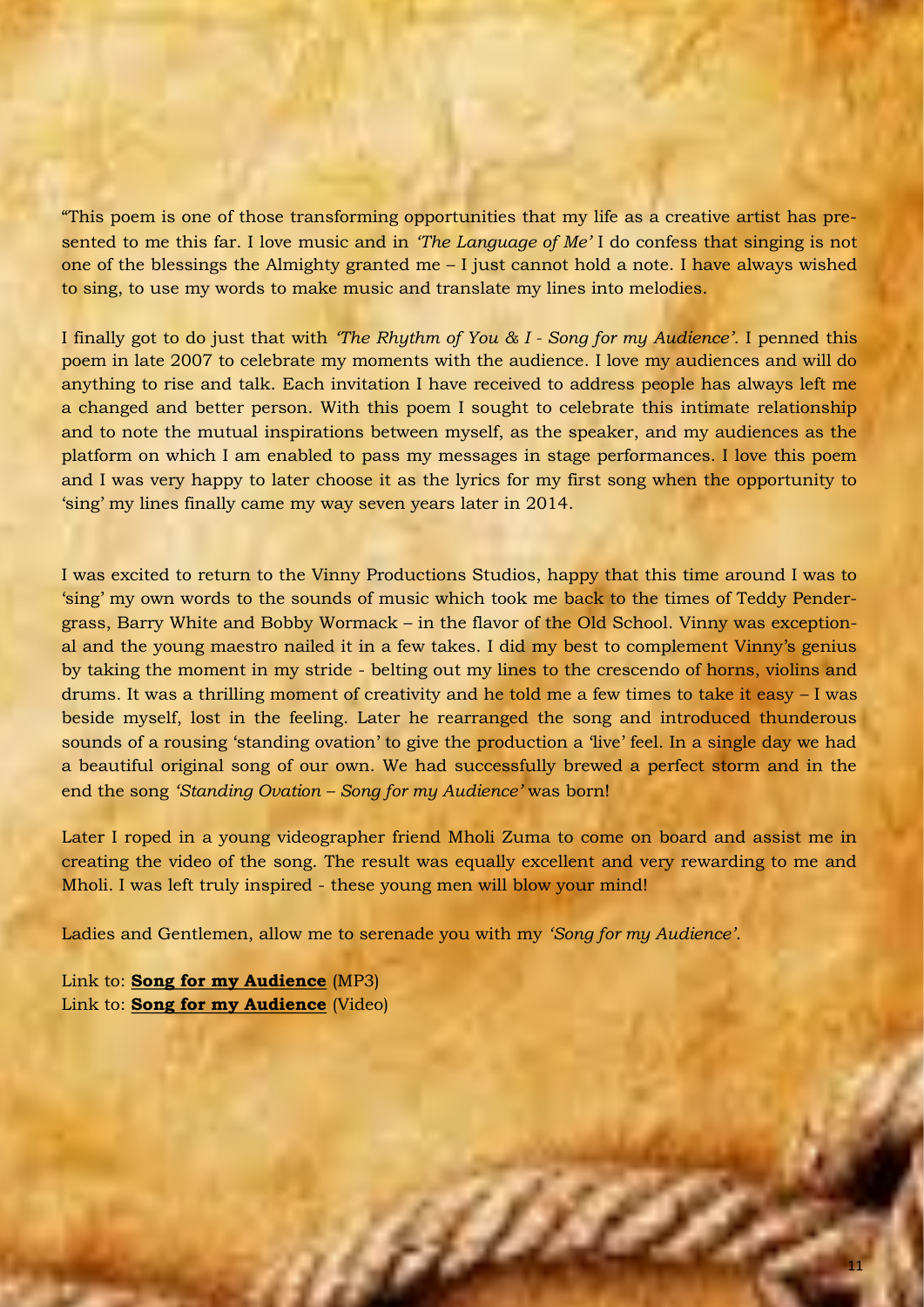### *I Am What I Am!*

I am an African

The raging beat of a warrior's drum The rumbling tremor of a buffalo stampede The roar of the Lion King in the quiet jungle I am beauty and pride coated in dark shades I am gold, diamond and every other precious stone In the depth of the furrows and the caves is my ancestor's bone I am the mountains, the running rivers and the trickling streams I am the rain and the soil, the flower and the bee From horizon to horizon, coast to coast – all is me!

#### I am a broken African

A sad story of pain, fear and tears narrated by an old man 'I've seen many moons through these wrinkled eyes', he says I am the horn of a rhino stolen by a poacher from the other world The broken wings of an eagle tumbling and drowning in a fall I am the family swept away by a wave that brought a stranger to my shores He spoke of love and friendship yet exchanged my beads for chains Taking with his gushing wave my birth, my land, my flight! I am the songbird singing hoarsely inside a nest of steel bars The Kingdom and the Heavens razed to ashes in a blaze of change

#### I am a rising African

The dark clouds that blind the day, the loud thunder of a brewing storm I am the burning larva running wild from an exploding volcano – I am war! A river of a nation with its dark waters meandering to the raging ocean A colony of stars that captains a lost vessel out of the deep blue I am the attempts of a toddler stumbling at the foot of a stairway The flap of a phoenix rising from fire, the beauty of a song at dawn I am the worm that ducks the early-bird, still waters that run deep I am unity in diversity - from Cape to Cairo I paint the rainbow I am an African and strong, from your broken promise I rise reborn

**SERVICE**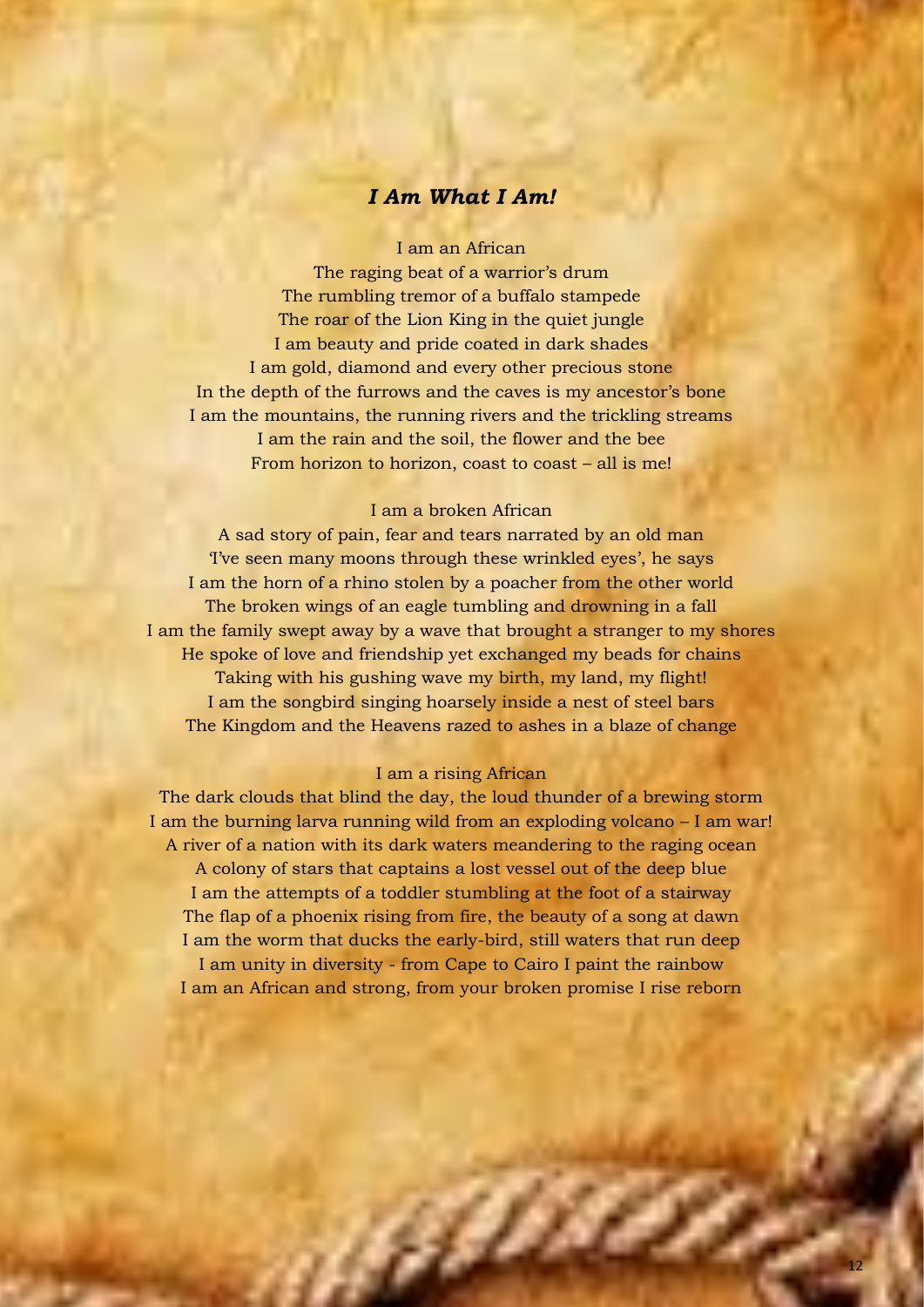#### I am a proud African

The stretching blue skies tell the glory tales of my yesteryear Unveiling the mysteries of the sacrifice and the bellowing bull Telling the secrets of the grave and my fears of a hooting owl The blowing wind whispers the memories of a happier time When naked children splashed in ponds and frolicked in open fields And a virgin clutched proudly on a reed, warriors salivating in awe The crackling lightning screams the story of the night of light When grown men sat around to pass the calabash, debating family and politics Falling to their knees at the majestic sight of their King '*Bayede Ngonyama!* – Hail to the King'

> *Beka indlebe izwisise lelozwi* Lend me your ear and listen to the echo of the voices *Zwana umzabalazo wesizwe nezinhlupheko* Feel the struggle of a nation and its pains *Inzukayikeyi nezinswelo nendlala* The confusion, the needs and the hunger *Kepha kulesosicinacina bayahlangana* Yet within those confines they come together *Wazalwa uNhlangano, yabuya iNkululeko!* Giving birth to unity, resurrecting freedom!

#### I am what I am

A song of freedom given birth inside the dead-quiet of your dungeons A single voice of inmates locked away in separate cold cells The melody of a nightingale spreading its wings to a new day I am a nomad who moves his empire with the changing seasons My riches are my beads and skins, gold and diamond the beauty of my soil I am the lost ivory returned to the tower – pride restored A virgin island not fertile and open to alien innuendos I am what I am and I sing to the beat of *'I am'* and *'I am'* I am an African so just let me be, for that I truly am …

I am what I am - I am an African!

*(Poem sampled from 'The Language of Me')*

*'*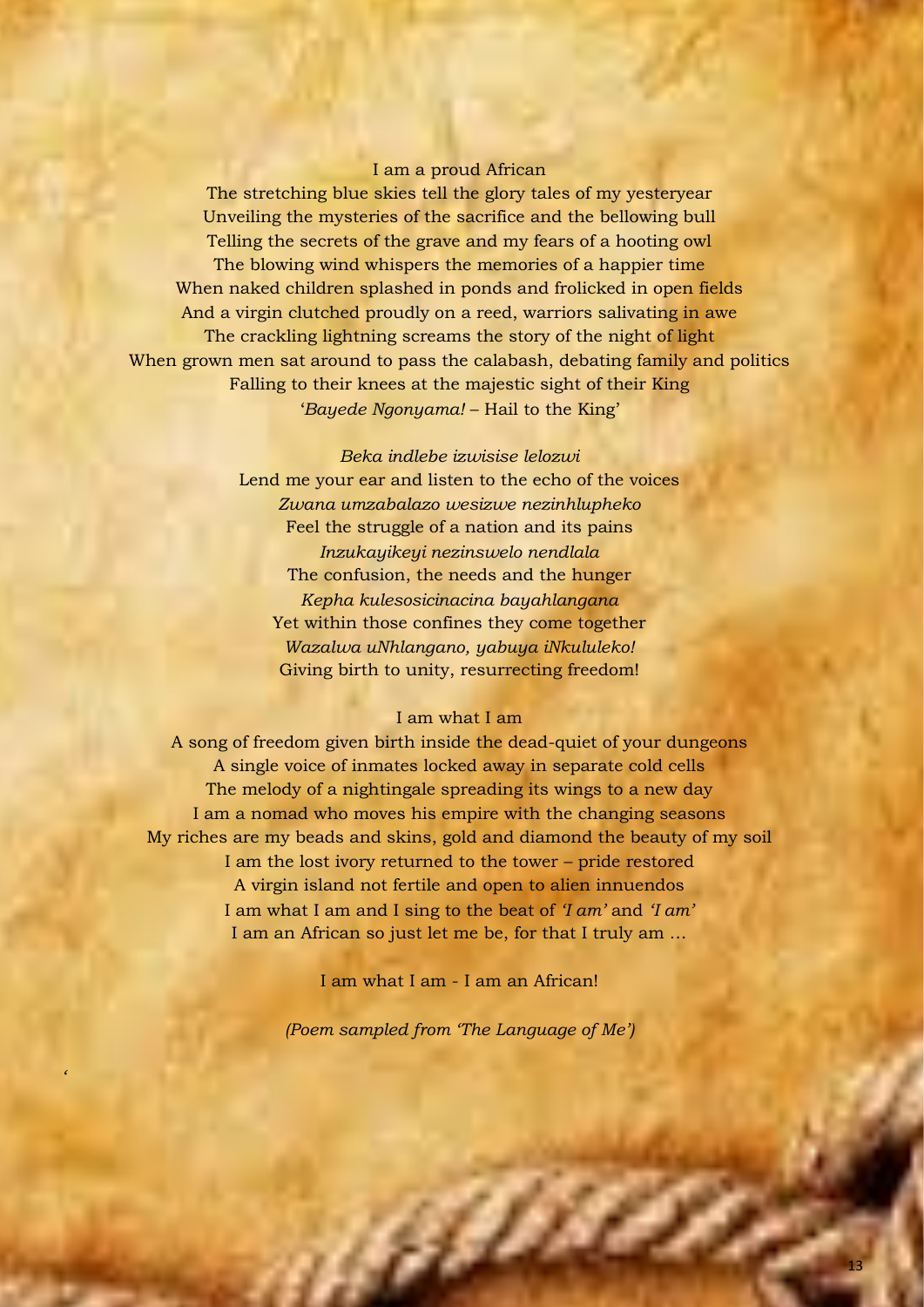

*'I Am an African'* is the title of an iconic speech made by former South African President Thabo Mbeki on the occasion of the passing ad adoption of The Republic of South Africa Constitution Bill in Cape Town on the  $8<sup>th</sup>$  of March 1996. This was probably one of the most inspiring orations of all times. The speech has since become a symbol of national pride and personal resolve not only amongst Africans but other people of the world in search of self-definition as well.

Just like Mbeki's speech, the poem *'I Am What I Am!'* allowed me to capture my history in sweeping pen strokes which came naturally and spontaneously. Once the first line was written it was a given that the entire poem was going to carve and cast itself on solid rock and free space. This is one of those poems where the writer is obliged to just sit back and let the rollercoaster of emotions speed away without constrains or restraints. A poem like this one takes one very far and way too deep; through a trance where the past, present and future are paralleled a in a world where joy, pain, sunshine and rain are mashed into one-and-the-same time-and-space dimension. It forces both writer and reader to be happy yet sad - its African subject to feel defeated yet triumphant, a man to realize in the mirror that he is lost yet found, a commentator to shoot straight yet attempting to be politically correct - a nation to realize its power yet acknowledging it is weakened – an era to flash its memories gone-by, now and forever!

ap

Link to: **Thabo Mbeki's** *['I Am an African'](http://valhallaarts.co.za/Thabo%20Mbeki_Iam%20an%20African.pdf)* **Speech**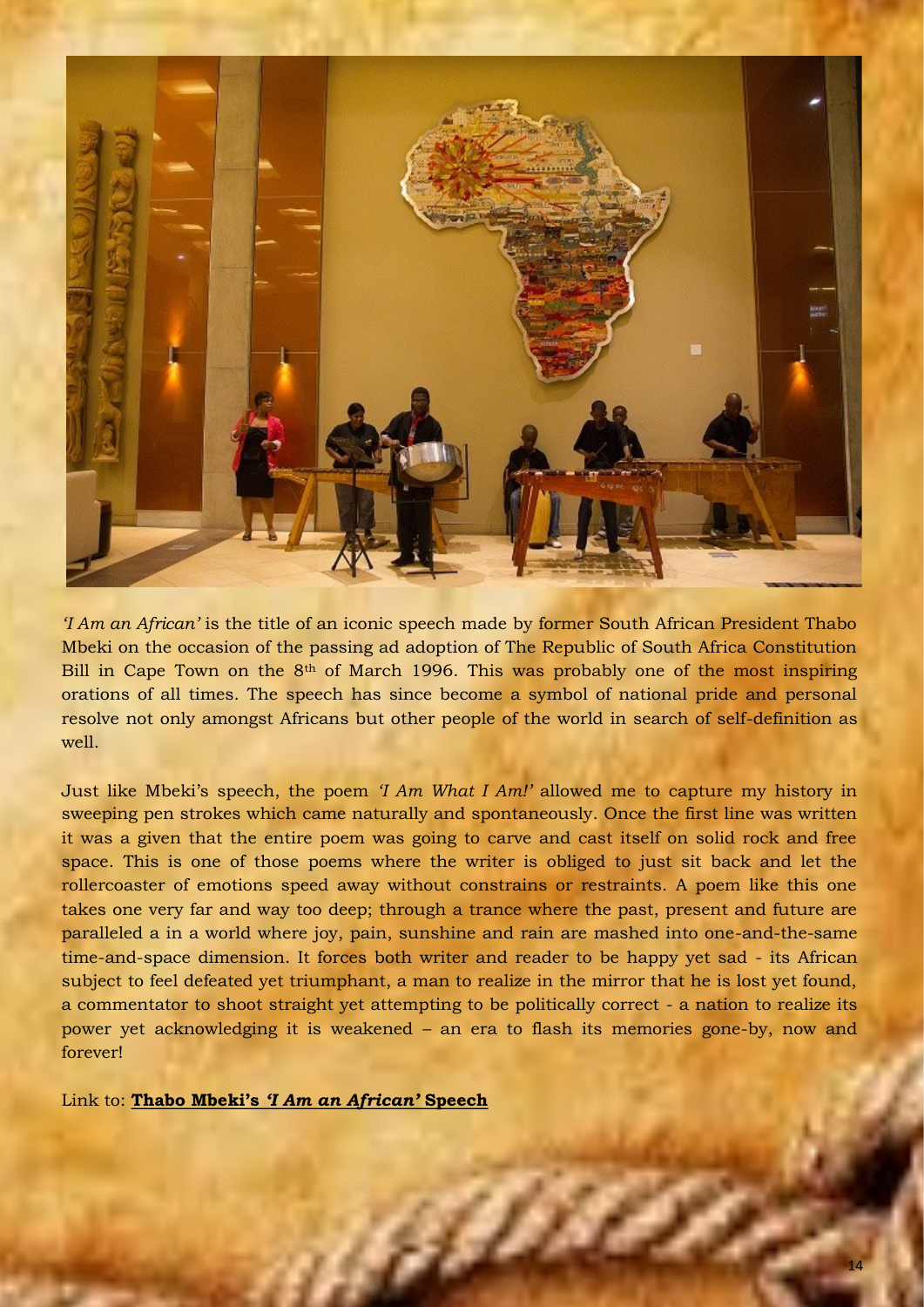### *THE LAST WORD Part 1: I (One!)*

I My Myself Mine Me, One Words

Sounds Touch Feelings Mine - One!

> My Pain Joy Love Peace; One

Fire Wind Rain Ice Myself One!

Life Time Death Eternity Me … **One** 

I Am One!

#### *Part 2: I (Am …)*

"I am … one of a kind … unique… yet a part of unity. Within the small universe of my being is embodied the whole vast miracle of God's creation … life and death … past, present and future … time and eternity. I am just a note in the symphony of life … but through me the entire orchestra finds its harmony."

*(Part 1 & 2 sampled from 'The Language of Me')*

85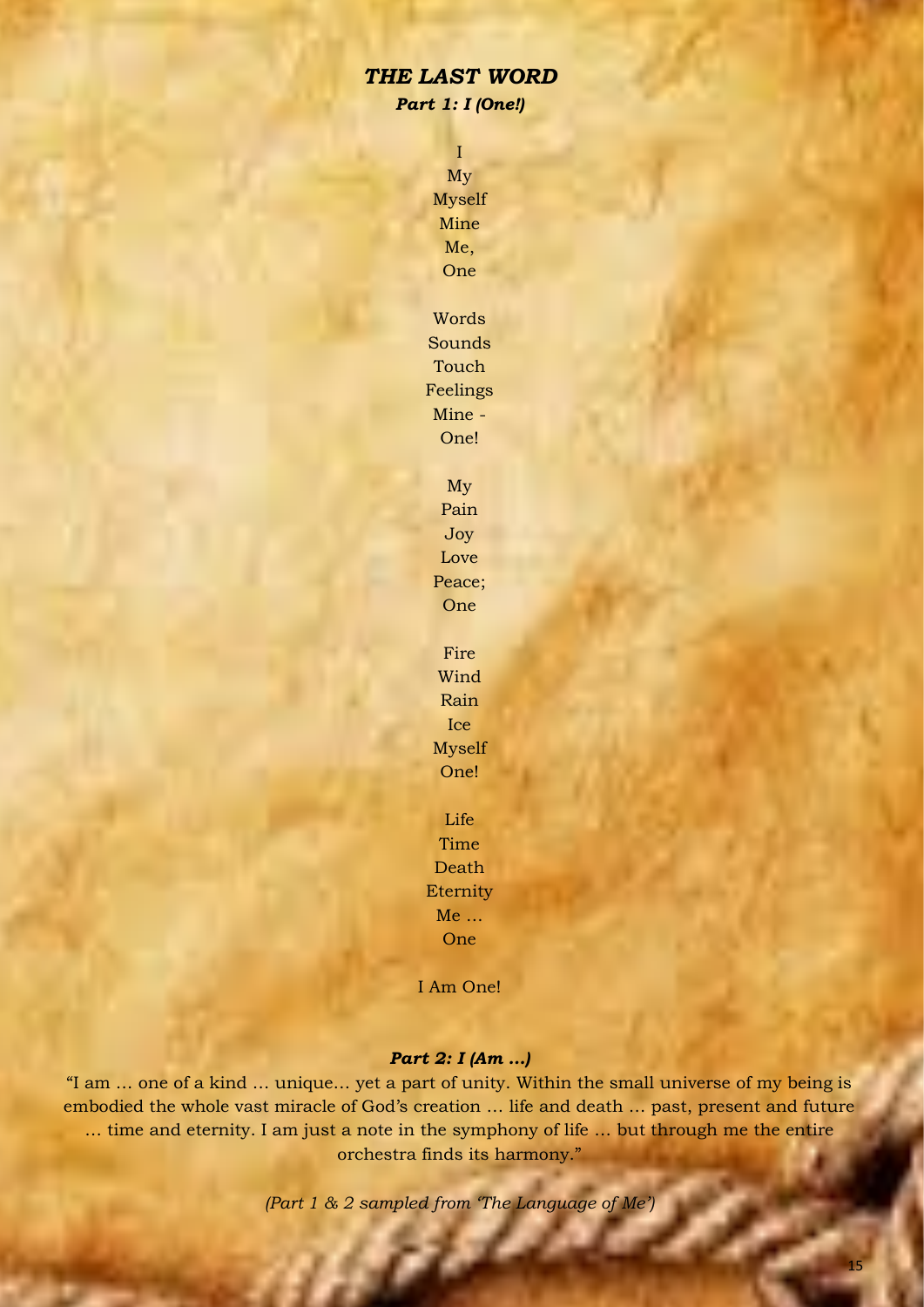# *Poetry Review By* Ken Junior Lipenga *(Edited)*

One of the most striking aspects of MUSA E. ZULU's language is indeed how personal it sometimes becomes. His pains and losses are expressed in a metaphorically rich and impassioned voice that effectively communicates the experiential from his unique perspective. His narrative style is remarkable for its emotional appeal - highlighting the intimate and centrality of language in the author's projection of his self. In the emotional narration of his journey, Zulu creates a path through which his readers can enter his world. His language appeals affectively to the reader in an attempt to bring us as close to the experiential encounter as is textually possible

Zulu's poetry contains a variety of themes, some of which are personal ones like the subject of his disability whilst others are directed to a broader audience. His poems are not only on the topic of disability, but rather embody a sense of pride that highlights the poet's acknowledgement of his cultural identity. Some of his poems address a need for restitution that the poet has, a project of self-reconstruction in which he draws on various sources in order to reassert himself as a worthy human being. Through poetry, he displays an awareness of his place in the world around him, while also recognizing his position in his nation's history as well as the plight of others around him. Such assertions of belonging and of reflection on his culture are part of what gives his work appeal to other people - according his texts additional merit.

Two examples from Zulu's poetry highlight this point. In the poem *'Zulu'* the poet sets out not only to speak of himself as a proud descendant of the house of Zulu, but also to correct the stereotypical image that has come to be accorded to his people – aggressive, war-mongers and uncultured. The subject matter of the poem mirrors his cultural consciousness, displaying a trend that James Olney sees as unique to African autobiographies where the artist evokes the ancestral-dependant motive as something that points to an entirely un-Western relationship between the individual and his past. Zulu takes a slightly different perspective on this argument. In this poem Zulu attempts to assert, through verse, the multifaceted nature of a Zulu person, drawing attention to attributes that are rarely part of the stereotyped image but which are nonetheless features that create pride - evoking the image of a Zulu as a nurturing masculine figure.

i Bir